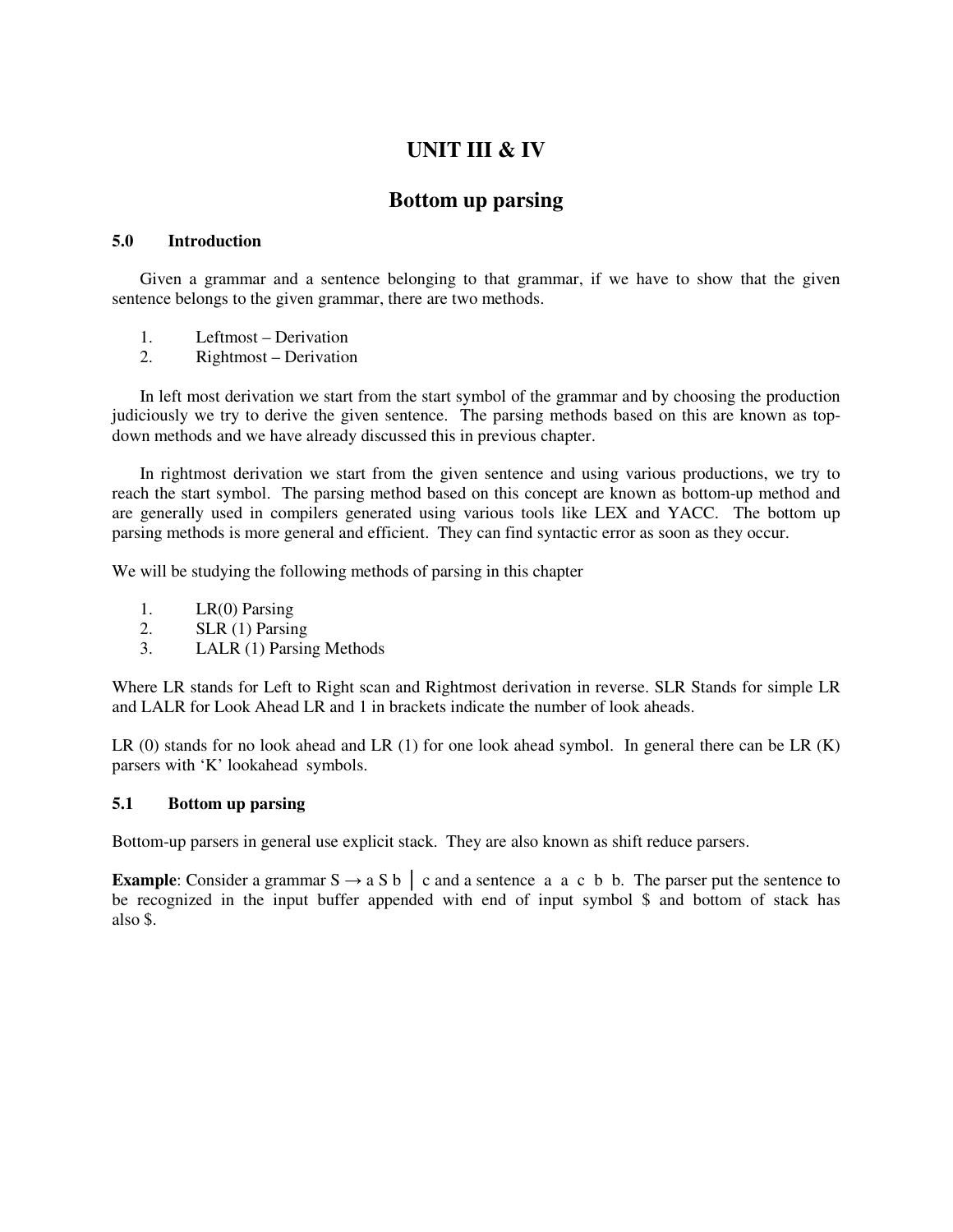| Step | <b>Start</b> | <b>Input buffer</b> | Action                             |
|------|--------------|---------------------|------------------------------------|
|      | S            | aacbb\$             | Shift                              |
| 2    | \$а          | aabb\$              | Shift                              |
| 3    | \$aa         | cbb\$               | Shift                              |
| 4    | \$aac        | $b\,b\,s$           | Reduce using $S \rightarrow c$     |
| 5    | \$aa S       | $b\,b\,s$           | Shift                              |
| 6    | \$aa Sb      | b \$                | Reduce using $S \rightarrow a S b$ |
| 7    | \$a S        | b \$                | Shift                              |
| 8    | \$a S b      | S                   | Reduce using $S \rightarrow a S b$ |
| 9    | \$S          |                     | Accept.                            |

The parser consults a table indexed by two parameters to be discussed later. The parameters what is on the top of stack and input character pointed by input buffer pointer. Assume for the time being that the table tells the parser to do one of the following activities.

| Shift  | Shift the symbol to stack                                      |
|--------|----------------------------------------------------------------|
| Reduce | Pop some symbols in the stack and replace by<br>a non-terminal |
| Accept | Input is syntactically correct, therefore accept               |
| Error  | Input is syntactically not correct.                            |

The table formation will be discussed later. From the figure above, after 3 shifts the table tells the parser to reduce in step-4 that is pop c and replace by (i.e., push) 'S'. In the  $5<sup>th</sup>$  Step again shift is executed. In  $6<sup>th</sup>$  step the parser is told to pop 3 symbols and replace it by S, in  $7<sup>th</sup>$  step again parser is told to shift. In  $8<sup>th</sup>$  step the parser pops 3 symbols & replaces it by S i.e., reduce action takes place. When top of stack is start symbol i.e., S in this case and input buffer is empty i.e., input buffer is pointing to \$ (this indicates there is no more input available). The parser is told to carryout accept action. The parser is able to recognize that aacbb is indeed a valid sentence of the given grammar. We shall see later on how shift reduce and accept actions are indicated.

#### **Example:**

Consider another example of parsing using the grammar

 $S \rightarrow a A c B e$  $A \rightarrow A b \mid b$  $B \rightarrow d$ 

Recognize abbcde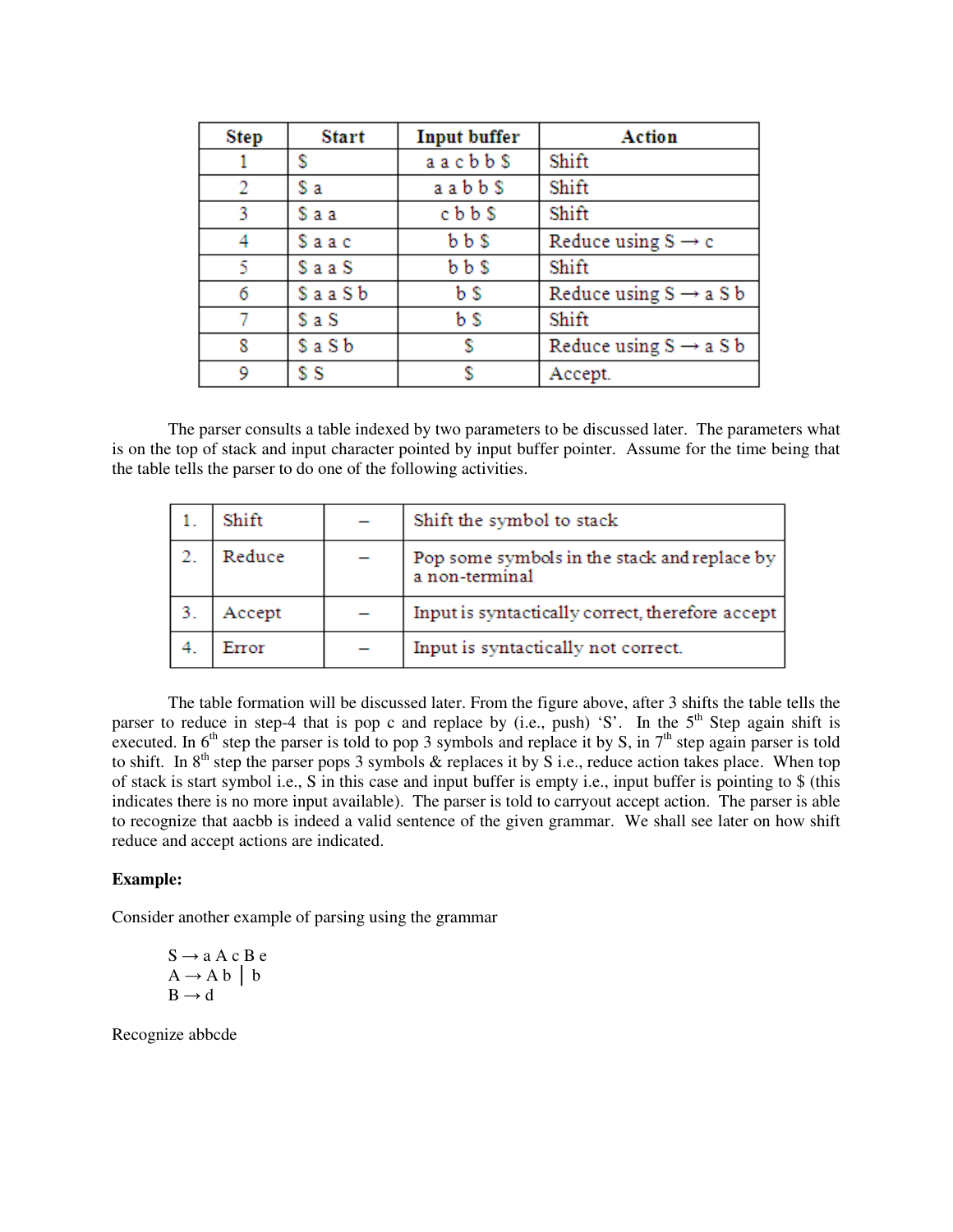| <b>Start</b> | <b>Input buffer</b> | Action                         |
|--------------|---------------------|--------------------------------|
| \$           | abbcde\$            | Shift                          |
| \$a          | bbcde\$             | Shift                          |
| \$ a b       | $b$ c $d$ e $s$     | Reduce $A \rightarrow b$       |
| \$a A        | $b$ c d e $$$       | Shift                          |
| $s$ a A $b$  | c d e \$            | Reduce $A \rightarrow A b$     |
| \$ a A       | c d e \$            | Shift                          |
| \$aAc        | d e \$              | Shift                          |
| Sa A c d     | e \$                | Reduce $B \rightarrow d$       |
| $s$ a A c B  | e \$                | Shift                          |
| Sa A c B e   | \$                  | Reduce $S \rightarrow A c B e$ |
| S S          | \$                  | Accept                         |

Rightmost Derivation

| S | $\Rightarrow$ a A c <u>B</u> e |                             |
|---|--------------------------------|-----------------------------|
|   | $\Rightarrow$ a A c d e        | replace $B \rightarrow d$   |
|   | $\Rightarrow$ a A b c d e      | replace $A \rightarrow A b$ |
|   | $\Rightarrow$ abbcde           | replace $A \rightarrow b$   |

Reduction done in the shift reduce parses is exactly the reverse order of rightmost derivation replace statements.

**5.1.1 LR (0) Items:** An LR (0) Items, is any production with a dot on the right hand side of a production.

### **Example 1:**

 $S \rightarrow a S b$  has the following LR (0) Items

 $S \rightarrow \cdot a S b$  $S \rightarrow a \cdot S b$ S  $\rightarrow a S \cdot b$  $S \rightarrow a S b \bullet$ 

As we can see that there are 3 symbols on the right hand side of the production. Therefore there are four positions where in a dot can be put, in general if there are n characters on RHS of a production there will be  $n + 1$  LR (0) Items from that production.

**Example 2:** Find the LR (0) Items

$$
E \rightarrow E + T
$$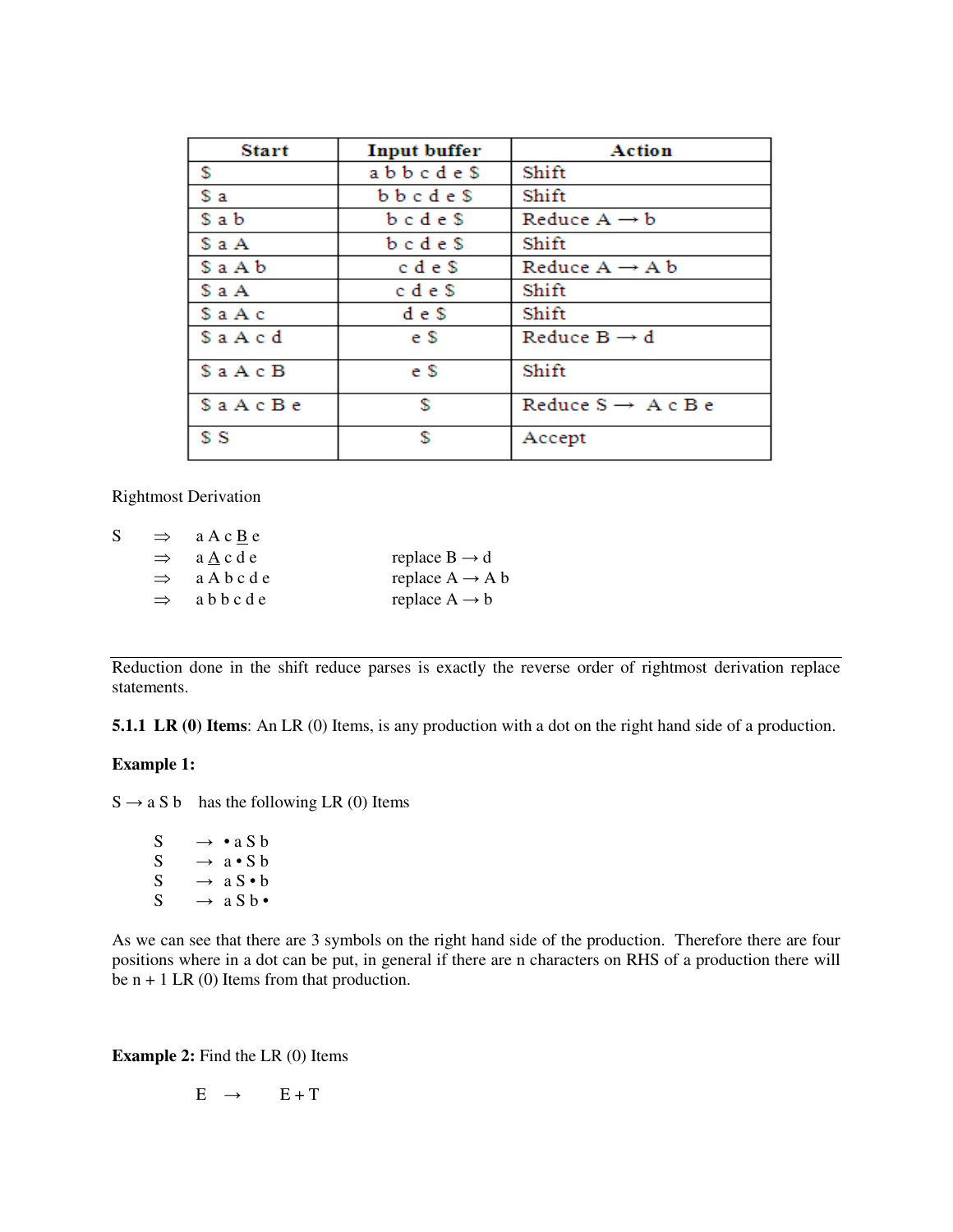**Solution:** LR (0) Items are

| E | $\rightarrow$ | $\bullet$ E + T |
|---|---------------|-----------------|
| E | $\rightarrow$ | $E \cdot + T$   |
| E | $\rightarrow$ | $E + \cdot T$   |
| E | $\rightarrow$ | $E + T$         |

#### **5.1.2 Augmentation of grammar**

A grammar must be augmented before an LR parser could be constructed. Augmentation is nothing but adding a new production, which is not already present in the grammar that derives the start symbol.

### **Example:**

Given grammar  $S \rightarrow a S b \, c$ 

Augmented grammar

$$
S^1 \rightarrow S S \rightarrow a S b \mid c
$$

Where  $S^1$  is a new start symbol which derives S i.e., the start symbol of the grammar. Now  $S^1$ becomes the new start symbol. This is required to uniquely identify the accept state.

 There is a relation between LR (0) Items & Finite Automata. It is possible to construct a DFA to recognize all viable prefixes of a given grammar. Viable prefixes are right-sentential forms that do not contain any symbols to the right of the handle. Handle is any RHS of a production.

#### **For Example:**

 $S \rightarrow a S b \, c$ 

Handles are aSb and c

| Viable prefixes are $-$ |                          | aac    | because c is handle                                         |
|-------------------------|--------------------------|--------|-------------------------------------------------------------|
|                         | $\overline{\phantom{0}}$ | aa S b | because a c b is a handle                                   |
|                         |                          |        | $a \cdot a \cdot a \cdot b$ because $a \cdot b$ is a handle |

To start the construction of DFA we need to augment the grammar as follows

 $S^1 \rightarrow S$  $S \rightarrow a S b \, c$ 

Then, list all the Items

 $S^1 \rightarrow \bullet S$  $S \rightarrow \bullet a S b$  $S \rightarrow a \bullet S$  b  $S \rightarrow a S \cdot b$  $S \rightarrow a S b$  $S \rightarrow \bullet c$  $S \rightarrow c$  •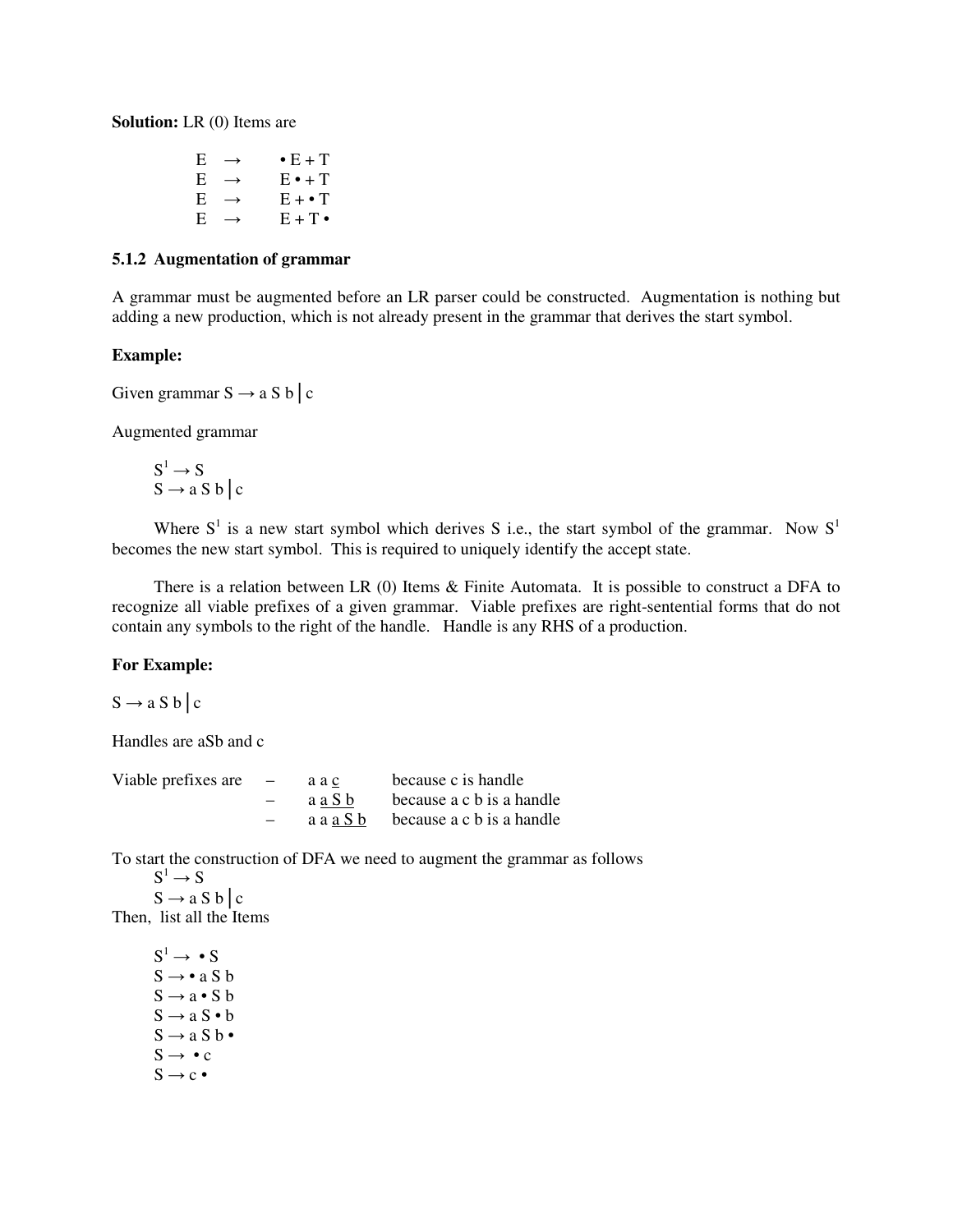There are seven LR (0) Items in the above grammar. These LR (0) Items form the state S of the DFA. We need to put  $S^1 \rightarrow \bullet S$  always is the start state as follows. This state is called as state 0



Fig 5.1 LR (0) of Augmented Production

Here we need to take closure of LR (0) Items. That is whenever a dot appears before a nonterminal we need to add to this set the first LR (0) Item derived by S i.e.,  $S \rightarrow \bullet$  a S b and  $S \rightarrow \bullet$  c. This is recursive definition. Now there are dots before only terminal a and c no closure is needed. Therefore state 0 of DFA has 3 Items.



 Now we have to advance each of LR (0) Items in state 0. This is possible by assuming input is S, a and c (Note S cannot appear as input, only terminals can appear as input). The resulting states are

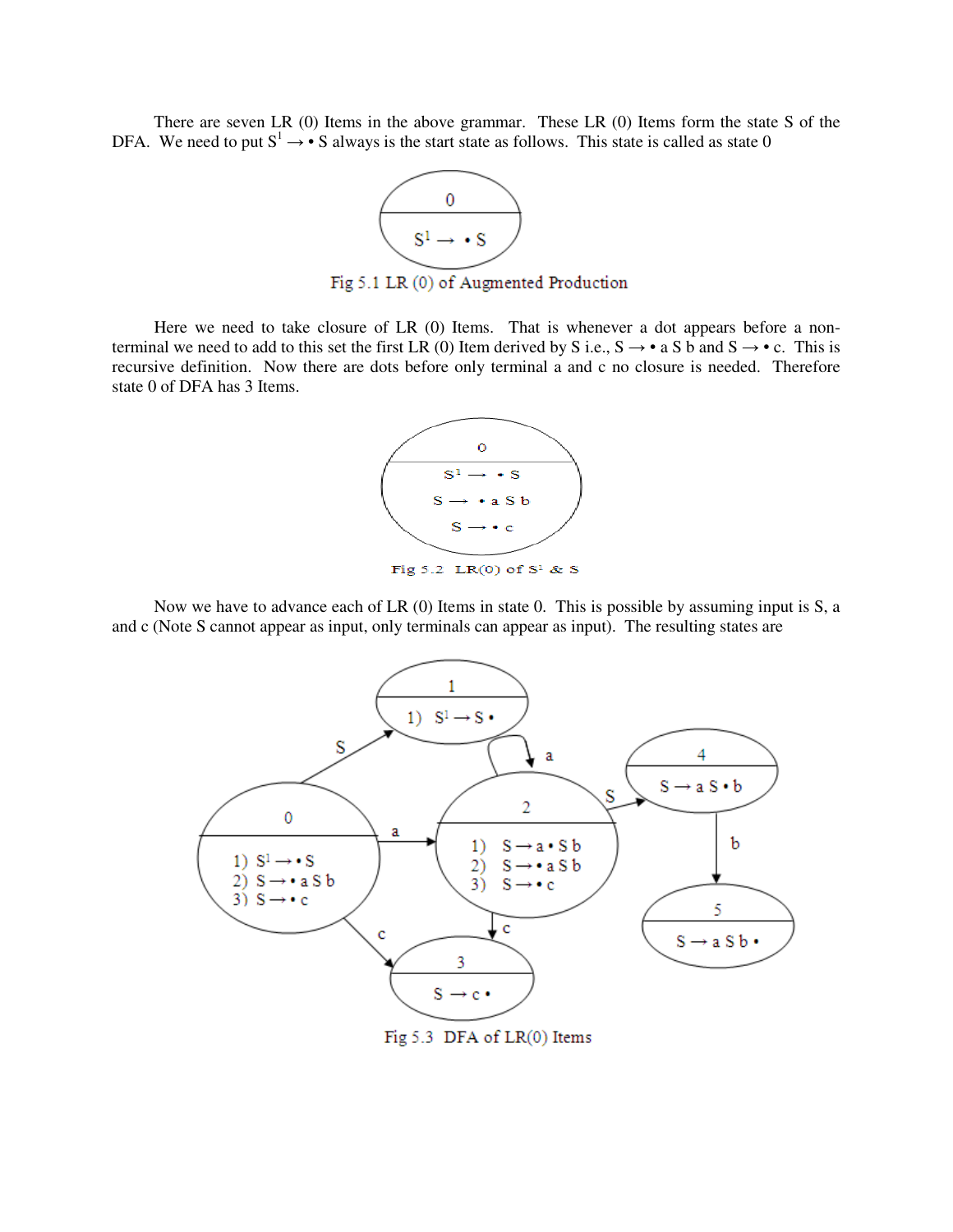The resulting states are 1, 2  $\&$  3. When dot moves to the end of RHS of a production and there are no other LR (0) Items, such states are called reduce states. Now we have 1, 3  $\&$  5 are reduced states, because dot has moved to the rightmost position and no other LR (0) Items in those states. Whereas 0 and 2 state has three LR (0) Items, we say that, if 'a' occurs in state 0 then action to is shift and resulting state is 2. Similarly if 'c' occurs in state 0 then action is shift and goto state 3.

Consider state 2. Here there are three LR  $(0)$  Items, because of the closure of production  $-1$  now to progress from state of three are 3. Possibilities i.e., S, a and c. If 'c' occurs it goes to state 3 and 'a' occurs it go to itself as shown. When S occurs in state 2 it goes to state 4. By taking closure in state 4 no new Items are added. In state 4 when b comes it goes to state 5. Since the dot has reached the last position in state 5, no further states are generated.

We conclude that with 6 states (i.e., state 0 to 5) we can recognize all viable prefixes i.e.,

Viable Prefixes are

1) S 2)  $a \cdot a^* c$ 3) a a\* S 4) a a\* S b 5) c

Since we need to recognize five viable prefixes we need to have 6 states.

### **5.1.3 Classification of states of DFA**

States of the DFA are classified as following:

| <b>Accept State:</b> | The state which recognizes $S^1 \rightarrow S$ . Note this is also a special<br>reduce state |
|----------------------|----------------------------------------------------------------------------------------------|
| <b>Reduce State:</b> | Where LR (0) Items have their dot placed on the extreme right position example 3<br>and $5$  |
| <b>Shift State:</b>  | Where all LR $(0)$ Items have their do not in the extreme right position.                    |
|                      | <b>Shift/Reduce State:</b> Mix of shift & reduce Items as defined above.                     |

### **5.1.4 Constructing parsing table SLR (1)**

 The parsing table has rows indexed by state of DFA. Whereas columns are indexed by terminals (including  $\hat{s}$ ) and non-terminals (except  $S^1$ ). The portion of table having terminal has index is known as ACTION Part and that indexed by non-terminals is known as GOTO portion as shown below.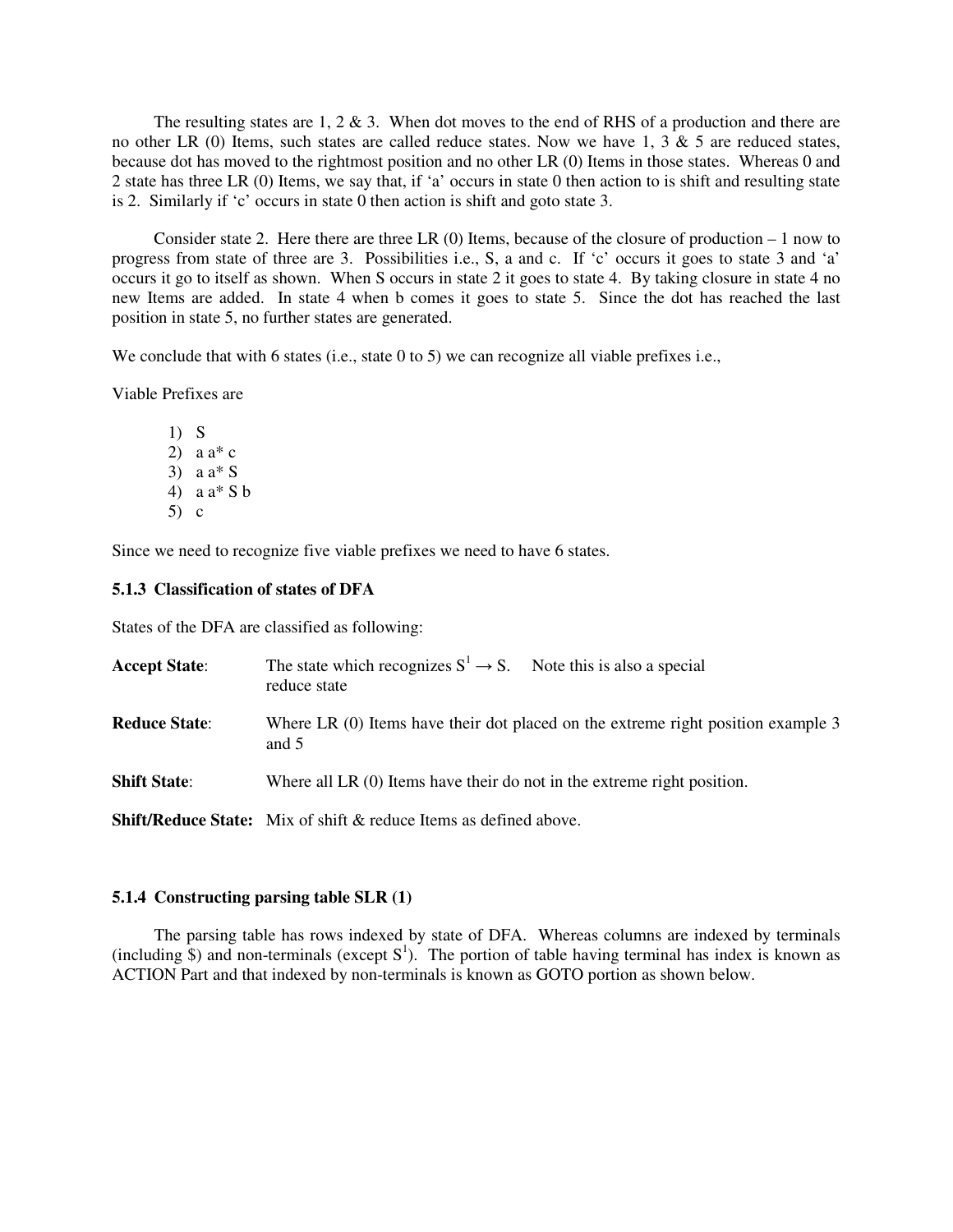| <b>States</b>  |                                    | <b>ACTION</b> | <b>GOTO</b> |     |   |  |  |
|----------------|------------------------------------|---------------|-------------|-----|---|--|--|
|                | a                                  | b             | c           | s   | S |  |  |
| $\Omega$       | S <sub>2</sub>                     |               | S3          |     |   |  |  |
|                |                                    |               |             | Acc |   |  |  |
| $\overline{2}$ | S2                                 |               | S3          |     | 4 |  |  |
| 3              |                                    |               |             |     |   |  |  |
| 4              |                                    |               |             |     |   |  |  |
| 5              |                                    |               |             |     |   |  |  |
|                | Table 5.4 Table for SLR (1) Parser |               |             |     |   |  |  |

The filling of table is simple. In state 0 on 'a' it goes to state 2. Therefore it is a shift action, hence an entry S2. Similarly on 'c' it goes to state 3, again shift action, hence S3. On 'S' it goes to state '1' since 'S' is non-terminal it is filled only with state without any action.

Similarly all the other states are filed. Since \$ is always follows any end of sentence, since we are putting ourselves to recognize the end of input and also when  $S^1 \rightarrow S$ . comes. It is treated as accept state, as this state is unique.

**Example**: Consider the following grammar

|    | $S^1 \rightarrow S$ |                       | 1) $S \rightarrow (S) S$ |
|----|---------------------|-----------------------|--------------------------|
|    |                     | $S \rightarrow (S) S$ | 2) $S \rightarrow C$     |
| S. | $\rightarrow$ $\in$ |                       |                          |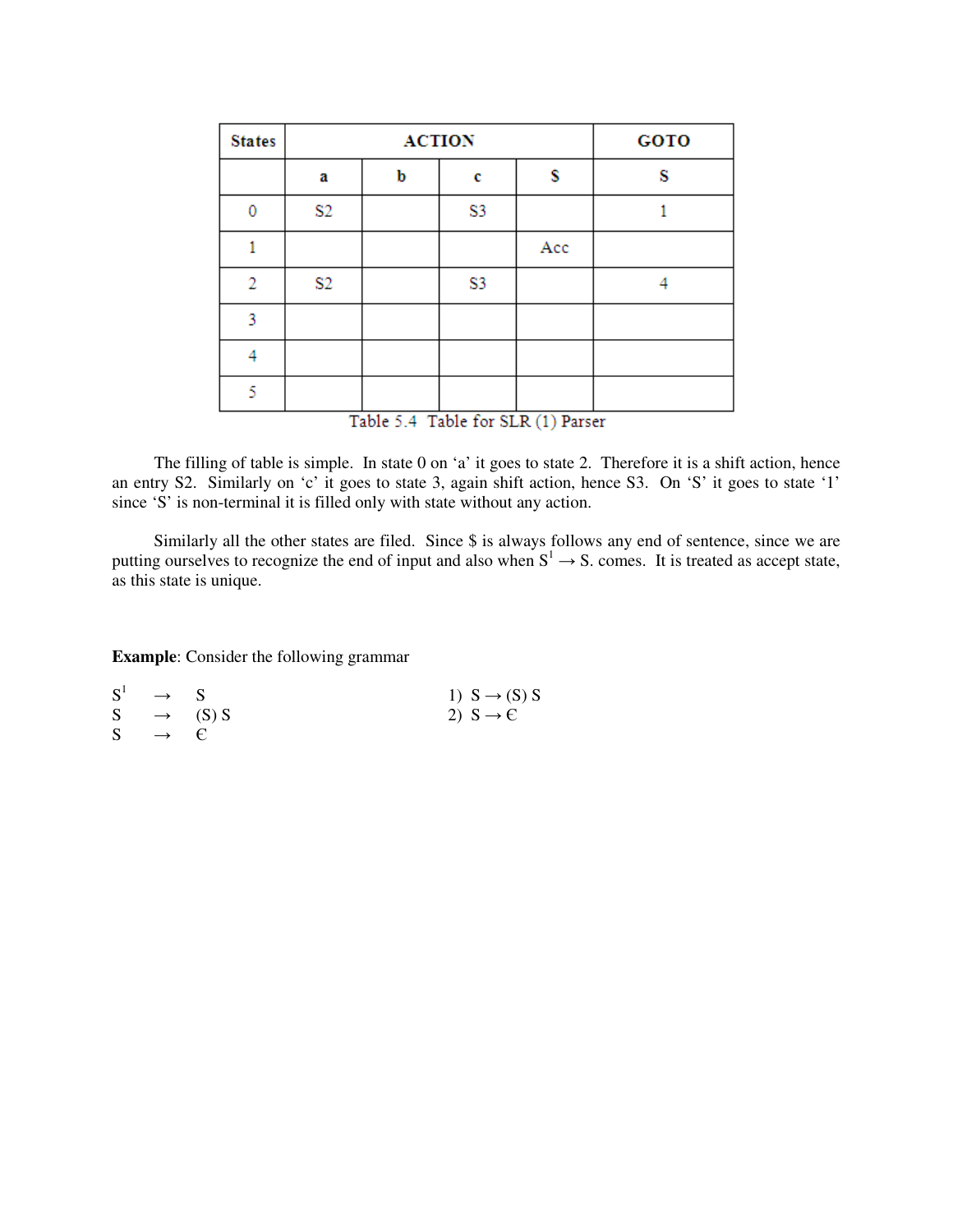

Fig 5.4 DFA for LR (0) Items

FOLLOW(S)={ ),  $\$  }

|              |                   | Goto           |                                           |   |
|--------------|-------------------|----------------|-------------------------------------------|---|
| <b>State</b> |                   |                | \$                                        | S |
| 0            | S2                | r2             | r2                                        |   |
|              |                   |                | Acc                                       |   |
| 2            | S2                | r2             | r2                                        | 3 |
| 3            |                   | S <sub>4</sub> |                                           |   |
| 4            | S2                | r2             | r2                                        | 5 |
| Ŋ            | <b>CONTRACTOR</b> | r٦             | r1<br><b>COLLECT</b><br><b>CONTRACTOR</b> |   |

Table 5.5 SLR Parsing table

Parsing using the above table. Input ( )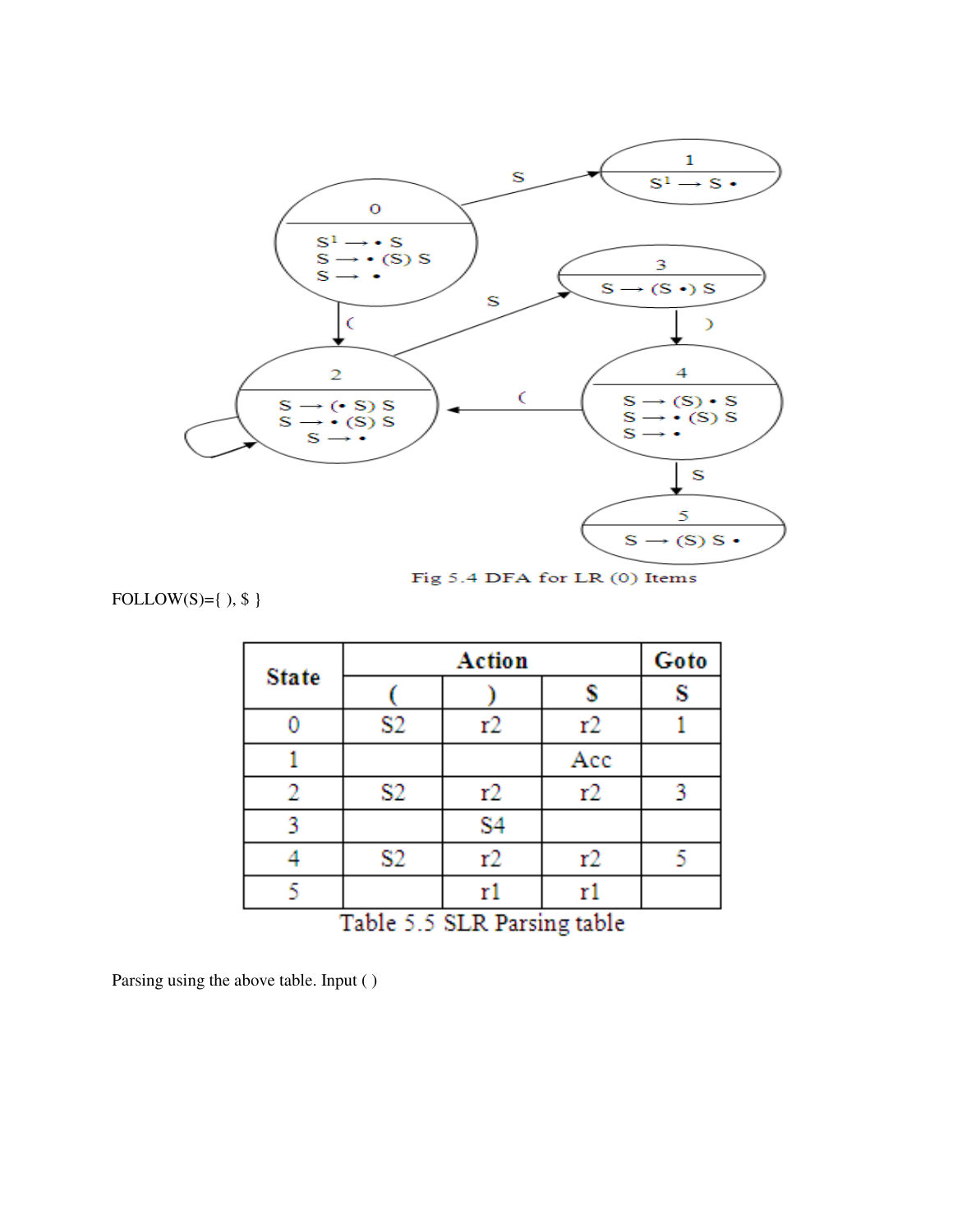|                   | Input | Action                    |
|-------------------|-------|---------------------------|
| \$0               |       | S2                        |
| \$0C <sub>2</sub> | S     | $R2: S \rightarrow C$     |
| \$0C253           | \$    | S4                        |
| \$0(253)4         |       | $r2 : S \rightarrow E$    |
| \$0(253)455       |       | $r1: S \rightarrow (S) S$ |
| \$0S1             |       | Accept                    |
| \$0               |       |                           |

**Example:** Consider the following grammar.

$$
A \rightarrow (A) \mid a,
$$

Augment the grammar

- 0)  $A^1 \rightarrow A$
- 1)  $A \rightarrow (A)$
- 2)  $A \rightarrow a$



Fig 5.5 DFA of LR (0) Items

Follow  $(A) = \{ , $ }$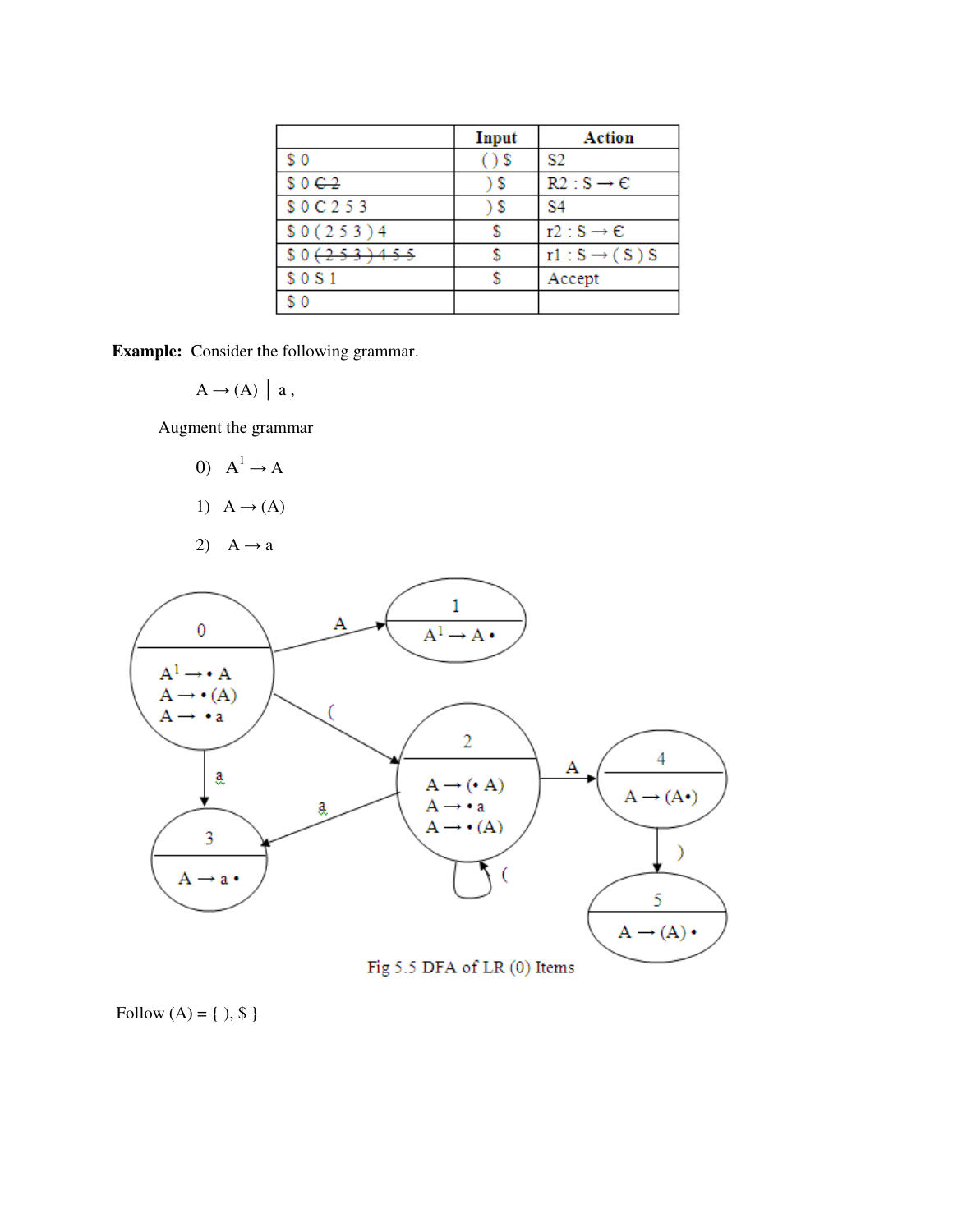| <b>State</b> |                | Goto           |                |     |  |
|--------------|----------------|----------------|----------------|-----|--|
|              | a              |                |                |     |  |
|              | S <sub>3</sub> | S <sub>2</sub> |                |     |  |
|              |                |                |                | acc |  |
| 2            | S <sub>3</sub> | S <sub>2</sub> |                |     |  |
|              |                |                | r2             | r2  |  |
|              |                |                | S <sub>5</sub> |     |  |
|              | . .            |                |                | . . |  |

|  | Table 5.6 SLR Parsing table |  |  |
|--|-----------------------------|--|--|
|  |                             |  |  |

**Example**: Consider the grammar  $S \rightarrow (L)$  | a,  $L \rightarrow L$ , S | S, Augment the grammar

| $S1 \rightarrow \bullet S$      | 1) $S \rightarrow (L)$   |
|---------------------------------|--------------------------|
| $S \rightarrow \bullet$ (L)   a | 2) $S \rightarrow a$     |
| $L \rightarrow \bullet L, S$ S  | 3) $L \rightarrow L$ , S |
|                                 | 4) L $\rightarrow$ S     |



Fig 5.6 DFA of LR (0) Items

Follow  $(\mathrm{L})=\{\,,\,,\,)\,\}$ 

Follow  $(S) = \{ , \$\}$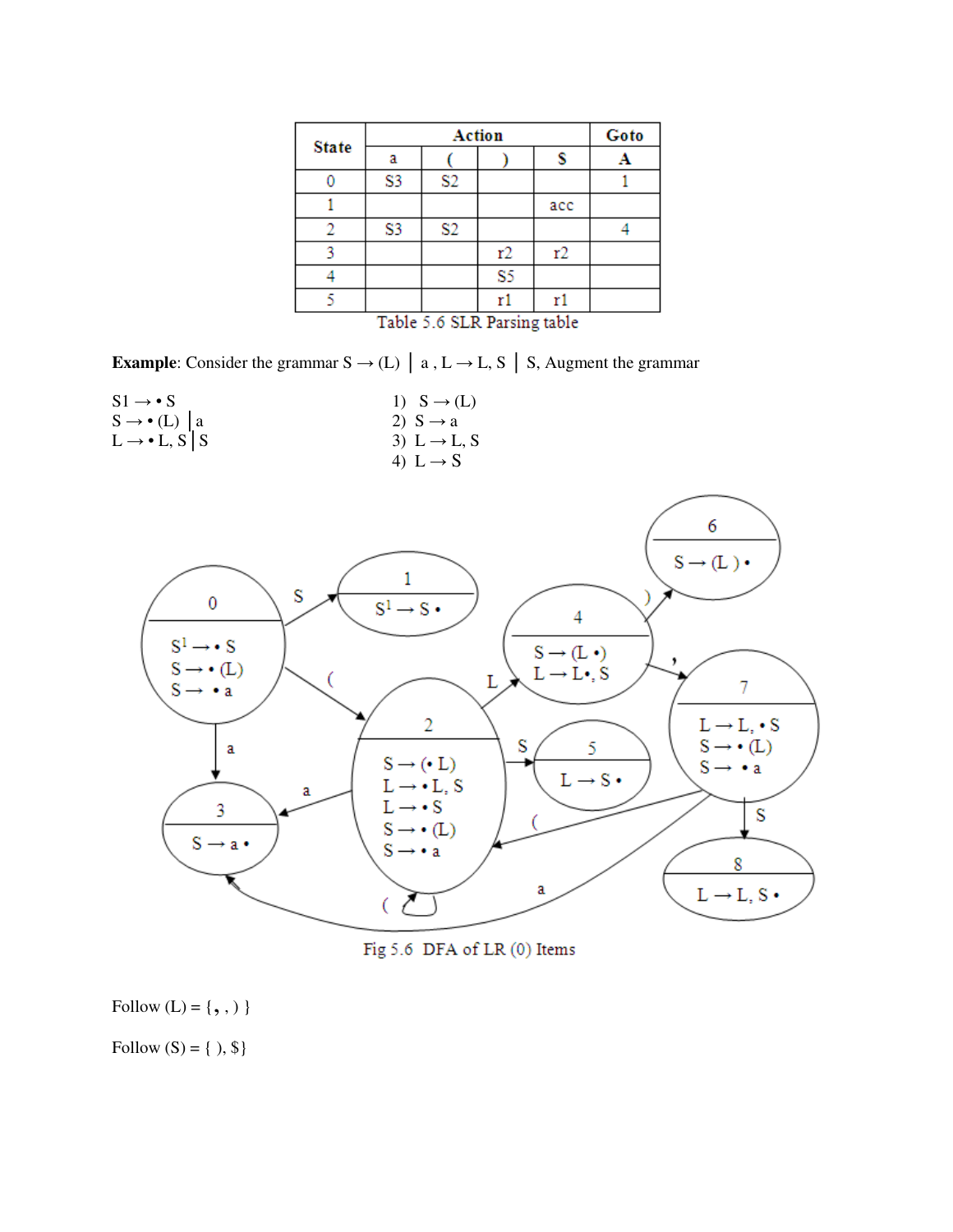|                                | Action |                |    |                |     | Goto |                |
|--------------------------------|--------|----------------|----|----------------|-----|------|----------------|
| <b>State</b>                   | a      |                |    | ٠              | S   | s    | L              |
| 0                              | S3     | S2             |    |                |     | 1    |                |
| 1                              |        |                |    |                | acc |      |                |
| 2                              | S3     | S2             |    |                |     | 5    | $\overline{4}$ |
| 3                              |        |                | r2 | r2             | r3  |      |                |
| 4                              |        |                | S6 | S7             |     |      |                |
| 5                              |        |                | r4 | r <sub>4</sub> |     |      |                |
| 6                              |        |                | r1 | r1             | r1  |      |                |
| 7                              | S3     | S <sub>2</sub> |    |                |     | 8    |                |
| 8                              |        |                | r3 | r3             | r3  |      |                |
| SLR Parsing table<br>Table 5.7 |        |                |    |                |     |      |                |

We have seen the construction SLR (0) parser. This parser is able to parse most of the programming constructs.

### **5.1.5 Construction of LR(0) Parser:**

LR (0) Parser is not a popular parser and it can be constructed following the procedure used for SLR (1) parser. The difference between LR(0) and SLR (1) parser is LR(0) parser actions, do not depend on the look ahead.

Consider the SLR (0) parser constructed for the simple grammar

 $S \rightarrow a S b \vert c$ 

Procedure followed earlier is used to construct the DFA shown in fig 5.3. There are 6 states Action of each state depends whether it is a reduce state or shift state. In fig. 5.3 we see that there are

- 1) Reduce States 1, 3 and 5
- 2) Shift states  $0, 2 \& 4$

Here the shift or reduce actions are done without looking at the input symbol. The table will have the following entries.

| <b>State</b> | Action | <b>Rule</b>           |   | Input |  |                          |
|--------------|--------|-----------------------|---|-------|--|--------------------------|
|              |        |                       | а | b     |  |                          |
|              | Shift  |                       |   |       |  |                          |
|              | Reduce | $SI \rightarrow S$    |   |       |  | $\overline{\phantom{0}}$ |
|              | Shift  |                       |   |       |  |                          |
|              | Reduce | $S \rightarrow c$     |   |       |  | $\blacksquare$           |
|              | Shift  |                       |   |       |  |                          |
|              | Reduce | $S \rightarrow a S b$ |   | -     |  |                          |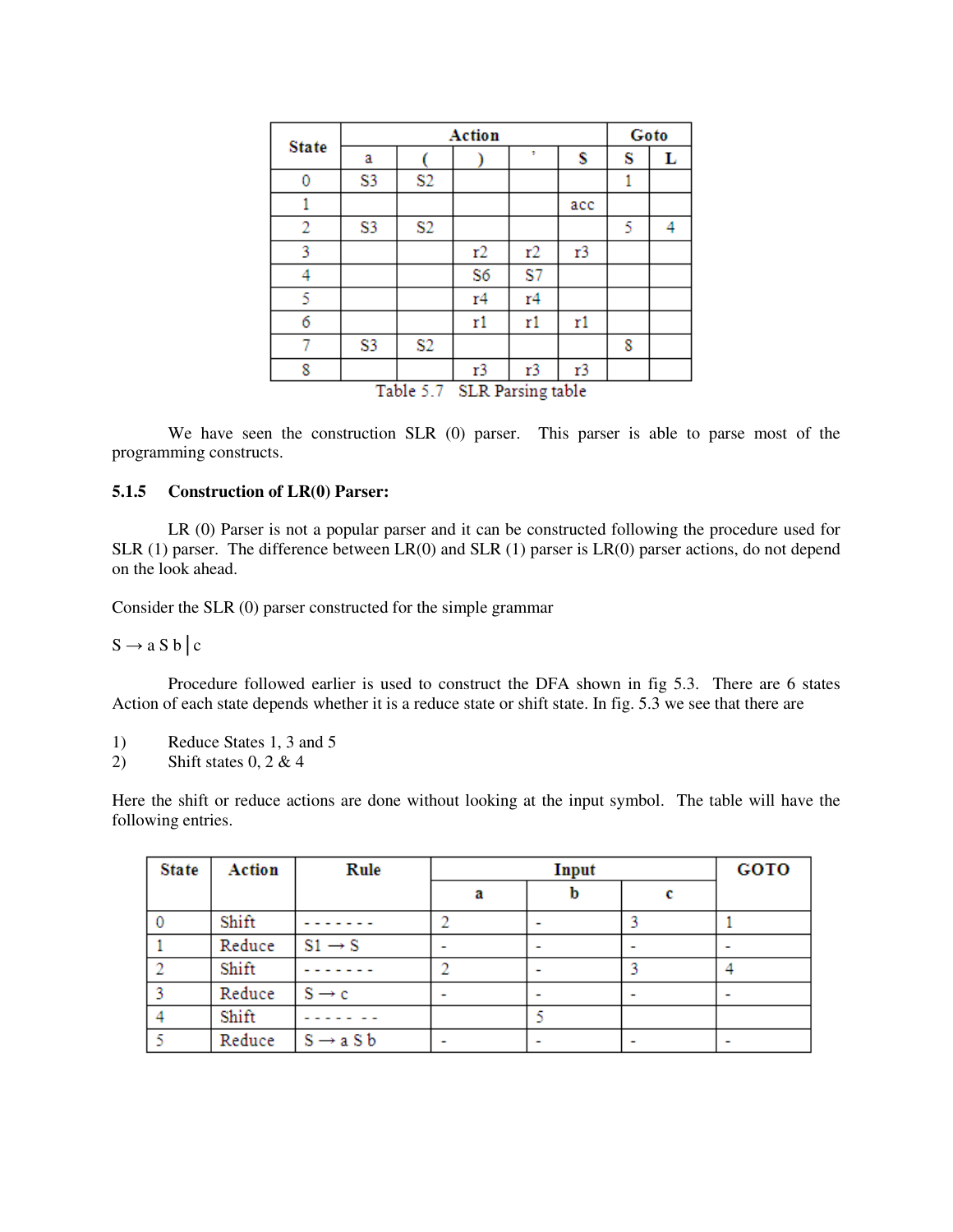Construction of the table is same as followed in SLR (1) parser and there is no need to calculate follow symbol for all the reduce states.

| <b>Step</b> | <b>Parsing Stack</b> | Input          | <b>Action</b>                |
|-------------|----------------------|----------------|------------------------------|
|             | \$0                  | acbs           | Shift                        |
|             | \$0a2                | c <sub>b</sub> | Shift                        |
|             | \$0a2e3              | $b$ \$         | Reduce $S \rightarrow c$     |
|             | \$0a2S5              | b \$           | Shift                        |
|             | \$0a2S4b5            |                | Reduce $S \rightarrow a S b$ |
|             | \$0S1                |                | Accept                       |

Now let use the above parser table to check the input a c b

To start with put starting state i.e., state 0 in parsing stack and input 'acb' appended by \$ in input. Stack has stage '0', which is a shift state therefore shift a in to the stack. 0 state on a goes to state 2 as seen in the table. Therefore push state 2 on to the stack. State 2 is again shift state, therefore shift character c on to the stack. State 2 on character 'c' goes to state 3, therefore push state 3 on to the stack. This procedure continues i.e., state on the top of the stack decides the action to be gone without looking at the input symbol. State 1 is a reduce state but it is special because occurs only when we are ready to accept the input. As we see there is not much change from SLR (1) parsing.

# **5.2 Limitations of SLR (1)**

SLR(1) as we have seen in simple, yet powerful to parse almost all languages constructs. But this fail in two cases.

- 1. Shift/Reduce conflict: When a state has both shift and reduce Items are present and parser indicates that both the operations to be done on a particular symbol. At this point parser will not be able to resolve and if fails.
- 2. Reduce/Reduce conflict: When a particular state has LR(1) Items which are both reduce Items which are both reduce Items i.e., the dot in LR (0) Items has reached rightmost position. And both are to be reduced on the same symbol.

Let us consider the parser to understand shift/reduce conflict.

 $S^1 \rightarrow S$  $S \rightarrow L = R$  $S \rightarrow R$  $L \rightarrow AR$  $L \rightarrow id$  $R \rightarrow L$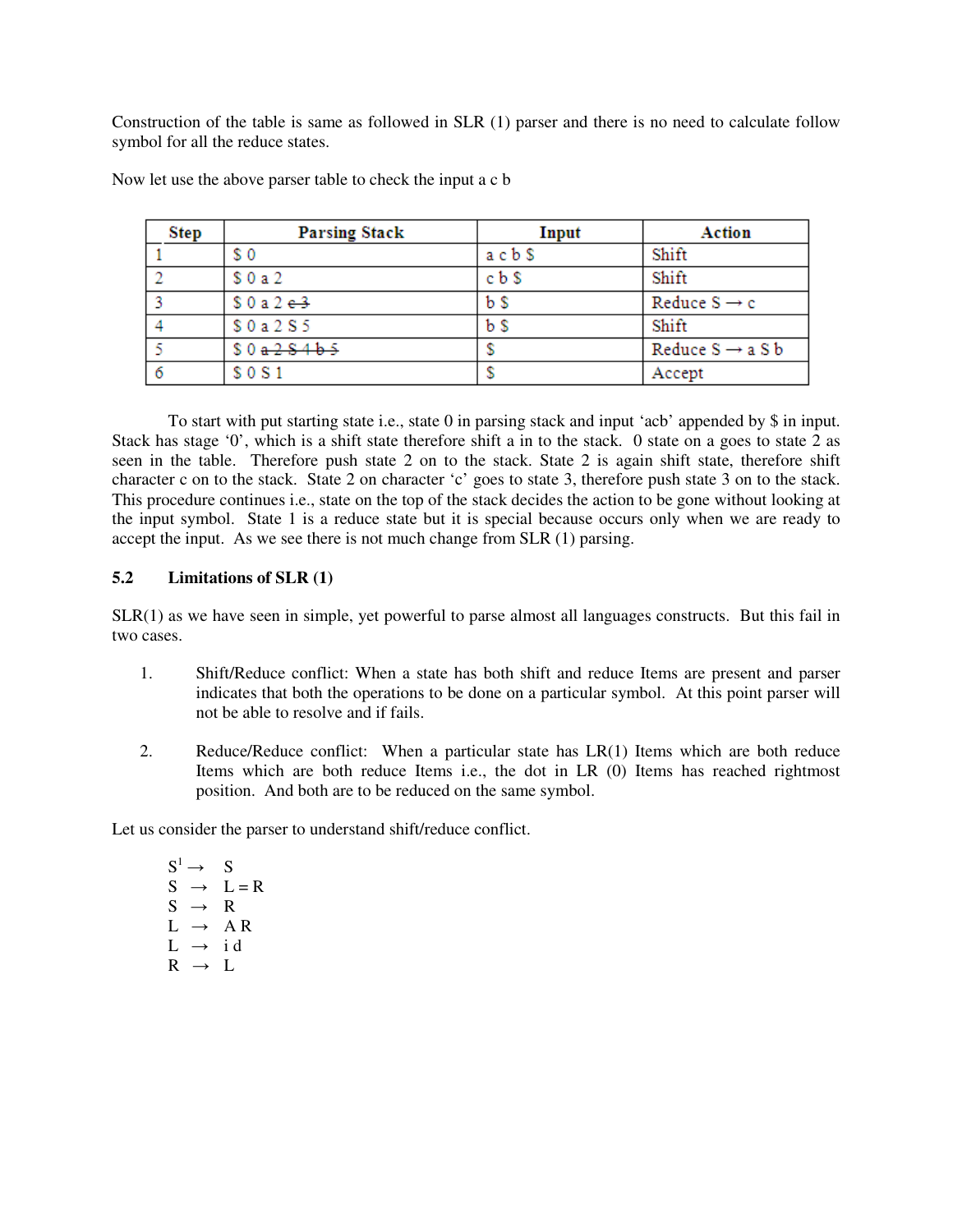Consider the SLR(1) Parser



Let us analyze the state 2. There are two Items

- 1.  $S \rightarrow L \cdot = R$
- 2.  $R \rightarrow L$
- 3.

Item–1 is shift them and Item–2 is reduce Item of we calculate the follow symbols of  $R = \{ = \}$ 

There is a conflict on symbol =. We are unable to decide whether to use production  $R \rightarrow L$  to reduce or shift  $S \to L \bullet = R$  to next state. This is known shift/reduce content. There is no solution and parser cannot proceed and SLR (1) fails.

#### **5.3 Construction of LR (1) Parser**:

LR (1) parsing or canonical parsing is resorted when SLR (1) fails Here we need to calculate LR (1) Items instead of LR (0) Items. i.e., the state of DFA will have LR (1) Items.

LR (1) Items have two parts

- 1. First part, same as LR(0) Item
- 2. Second part, look ahead or follow symbols that can occur at that instant.

Consider a grammar given below, to illustrate the calculation of LR  $(1)$  Items. once LR $(1)$  Items are calculated the construction of DFA is simple and straightforward.

 $S^1 \rightarrow S$  $S \rightarrow DD$  $D \rightarrow cD$  $D \rightarrow d$ 

For  $S^1 \rightarrow \bullet S$  the follow symbols obviously is \$ as  $S^1$  is a start symbol. Therefore LR(1) Item is  $S^1 \rightarrow \bullet S$ , \$

If we take closure of • S and replace S by • D D still the follow symbol remain \$. Therefore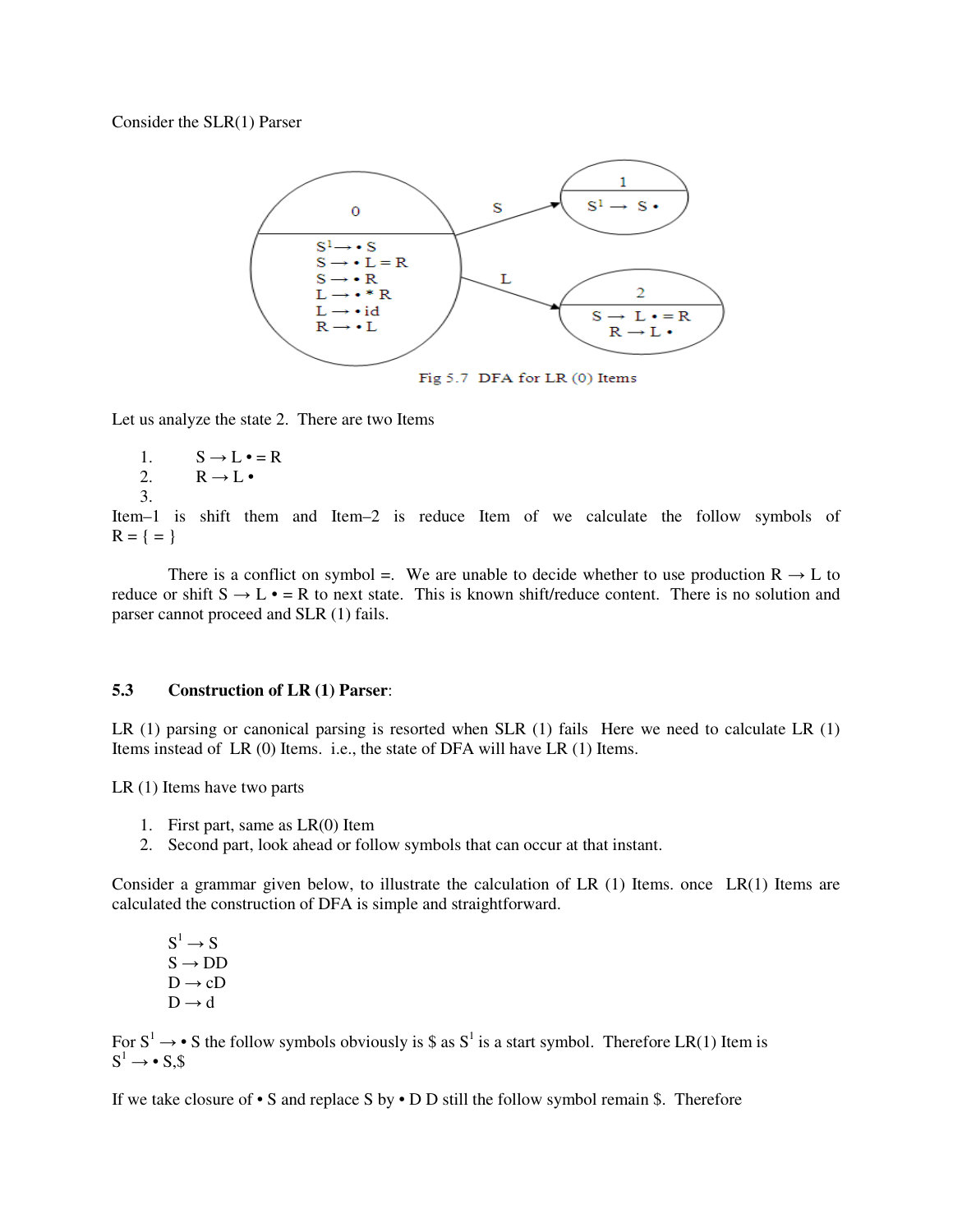$S \rightarrow \bullet D D$ , \$

Now take closure of D we replace D by  $\cdot$  iD. Note that  $1^{st}$  D is replaced. All the First symbols of second D will become follow symbols.

$$
D\to\bullet\ c\ D,\,c\ /\ d
$$

$$
D\to\bullet~d,~c~/~d
$$

Note here we are calculating follow symbol in that context. If we had

 $S \rightarrow D \cdot D$ , \$

When we take closure of D, it is the  $2<sup>nd</sup> D$ . Therefore the Follow symbol will remain \$. i.e.,

 $D \rightarrow \bullet c$  D, \$ & D  $\rightarrow \bullet d$ , \$

We complete the DFA as follows with LR  $(1)$  Items.



Fig 5.8 DFA of LR (1) Items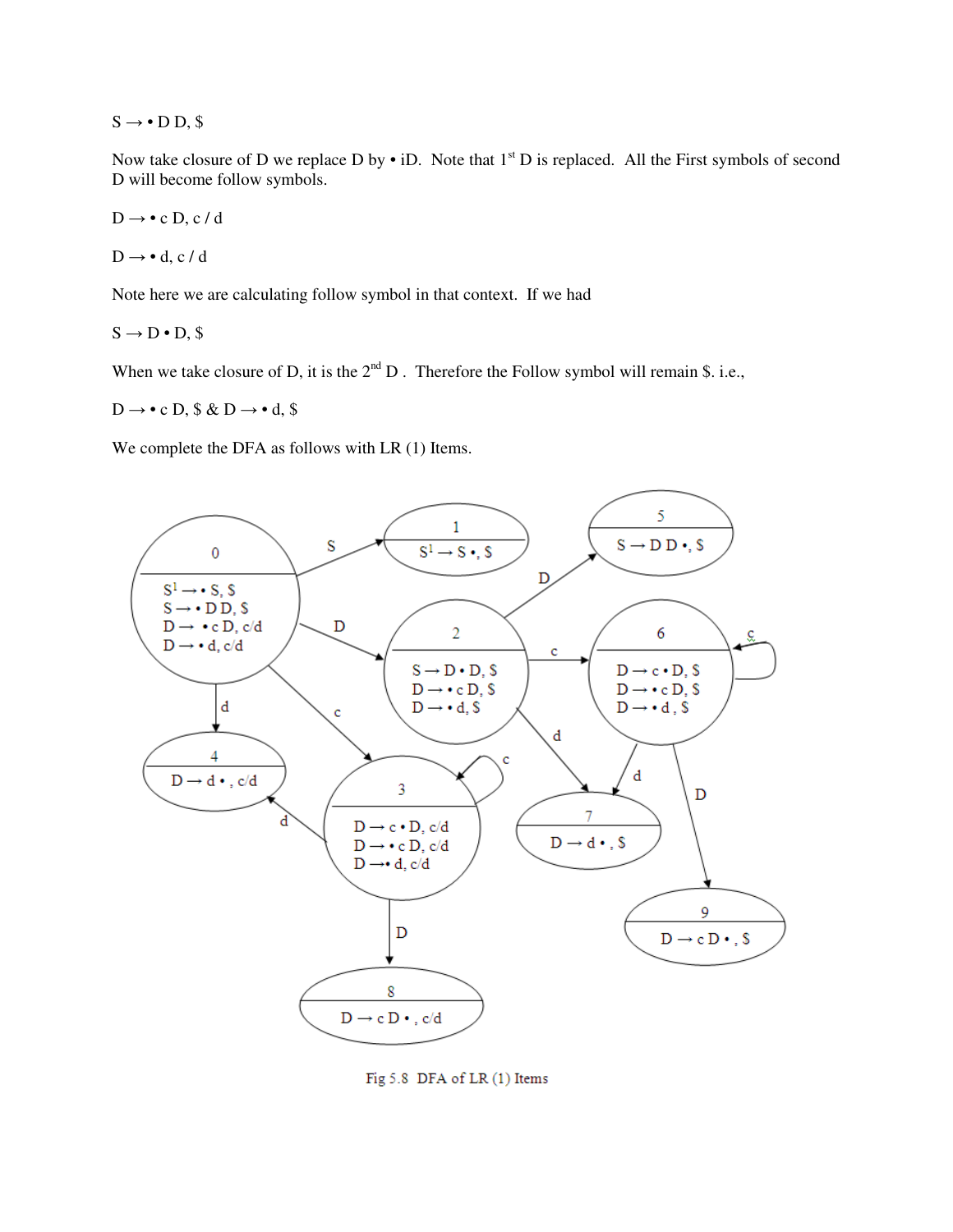The parsing table is constructed in the same way as SLR (1) parser but there is no need to calculate follow symbols.

| <b>States</b> |                | Action         |     |     | Go To |
|---------------|----------------|----------------|-----|-----|-------|
|               | c              | d              | S   | S   | D     |
| $\mathbf 0$   | S3             | S <sub>4</sub> |     |     | 2     |
|               |                |                | Acc |     |       |
| 2             | S6             | S7             |     |     | ς     |
| 3             | S <sub>3</sub> | S <sub>4</sub> |     |     | 8     |
| 4             | r3             | r3             |     |     |       |
| 5             |                |                | r1  |     |       |
| 6             | S6             | S7             |     |     | 9     |
|               |                |                | r3  |     |       |
| 8             | r2             | r2             |     |     |       |
| 9             |                | . .            | r2  | . . |       |

Table 5.8 LR (1) Parsing table

The r1, r2, r3 are as follows

r1:  $S \rightarrow D D$ 

r2: D  $\rightarrow$  c D

r3: D  $\rightarrow$  d

Let us now parse a sentence derived from the above grammar. Let the given sentence be

| <b>Stack</b>                   | <b>Input buffer</b> | Action                  |
|--------------------------------|---------------------|-------------------------|
| \$0                            | ccdd\$              | S3                      |
| \$0c3                          | c d d \$            | S <sub>3</sub>          |
| \$0c3c3                        | d d \$              | S4                      |
| \$0c3c344                      | d \$                | $r3: D \rightarrow d$   |
| \$0c3D8                        | d \$                | r2: $D \rightarrow c$ D |
| \$0e3B8                        | d \$                | r2: $D \rightarrow c$ D |
| \$0D2                          | d \$                | S7                      |
| \$0 D2 d7                      | \$                  | $r3: D \rightarrow d$   |
| $$0\overline{D}2\overline{D}5$ | \$                  | $r1: S \rightarrow D D$ |
| \$0S                           | S                   | Acc                     |
| s o                            |                     |                         |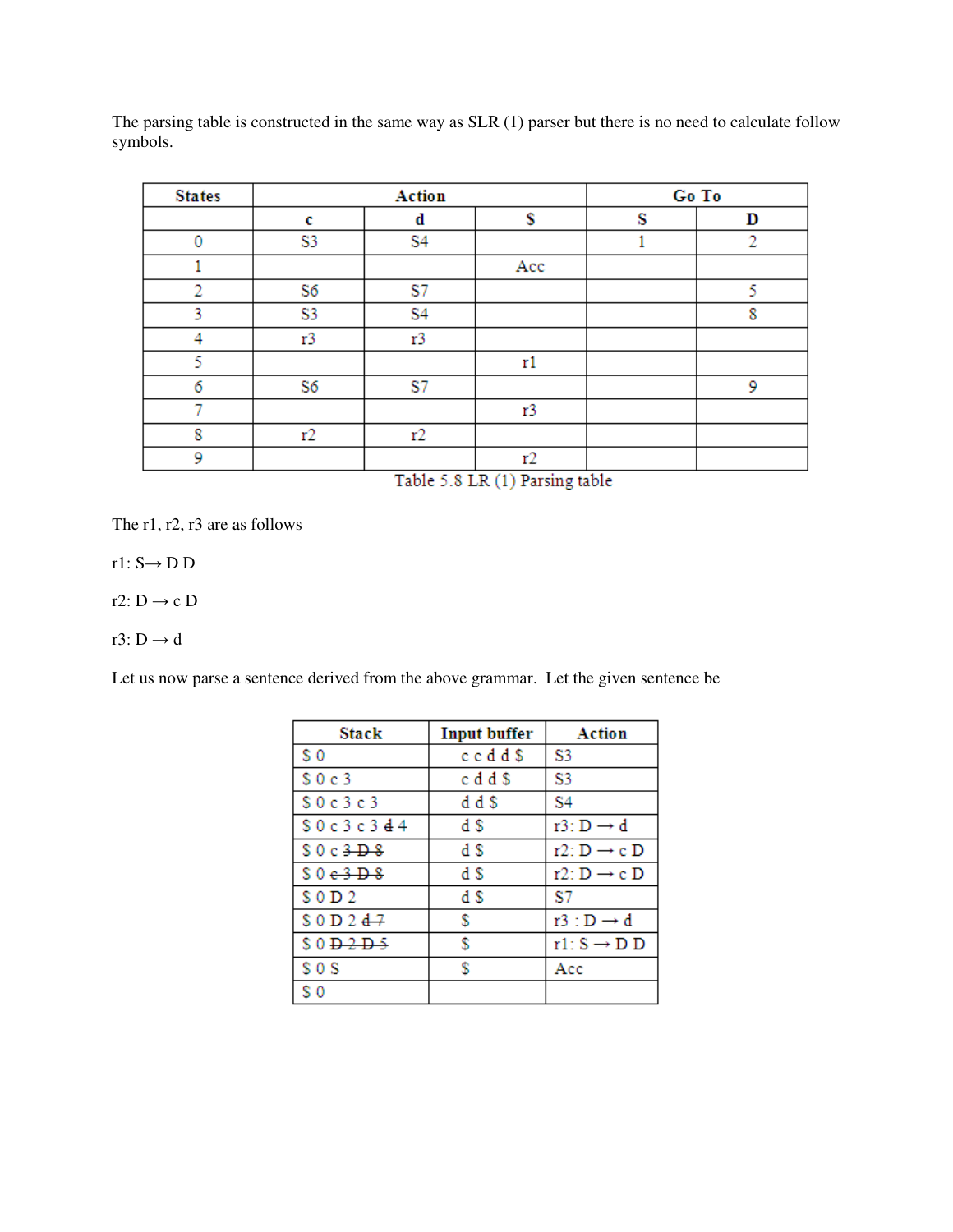### **5.3.1 Limitations of LR(1) Parser**:

In the previous example (Fig 6.2) we see that state 8 and 9 have the same first component but they differ only in their look ahead symbols. Similarly states  $4 \& 7$  and  $3 \& 6$ . LR (1) parser has more states than SLR (1) parser and for a typical programming language it may have several thousands of states. This increase the memory requirement.

### **5.4 Construction LALR(1) Parser:**

This can easily be constructed from the table of LR (1) parser. Basic principle being the states which have the same first component (called common core) are combined, to form new states, which we may call them by their combined states. For example

States 3 & 6 are combined & a new state is called 36 state

Similarly we create 89 and 47 states.

The action and GOTO are modified and the new follows LALR (1) parsing table is as

| <b>States</b> |                | <b>Action</b>                      |                |  | Go To |
|---------------|----------------|------------------------------------|----------------|--|-------|
|               |                | a                                  |                |  | D     |
| 0             | S36            | S47                                |                |  |       |
|               |                |                                    | acc            |  |       |
| 2             | S36            | S47                                |                |  |       |
| 36            | S36            | S47                                |                |  | 89    |
| 47            | R <sub>3</sub> | R <sub>3</sub>                     | R <sub>3</sub> |  |       |
| ς             |                |                                    | $_{\rm R1}$    |  |       |
| 89            | R2             | R2                                 | R2             |  |       |
|               |                | Table 69.1D (1) <b>Dervinethia</b> |                |  |       |

Table 5.9 LR (1) Parsing table

The procedure for parsing is same as in SLR (1) parser.

LALR (1) parsers are the most common and are modern parsers. The parser generator generally construct LALR (1) parsers. These parser do have states comparable to that of SLR (1) parser.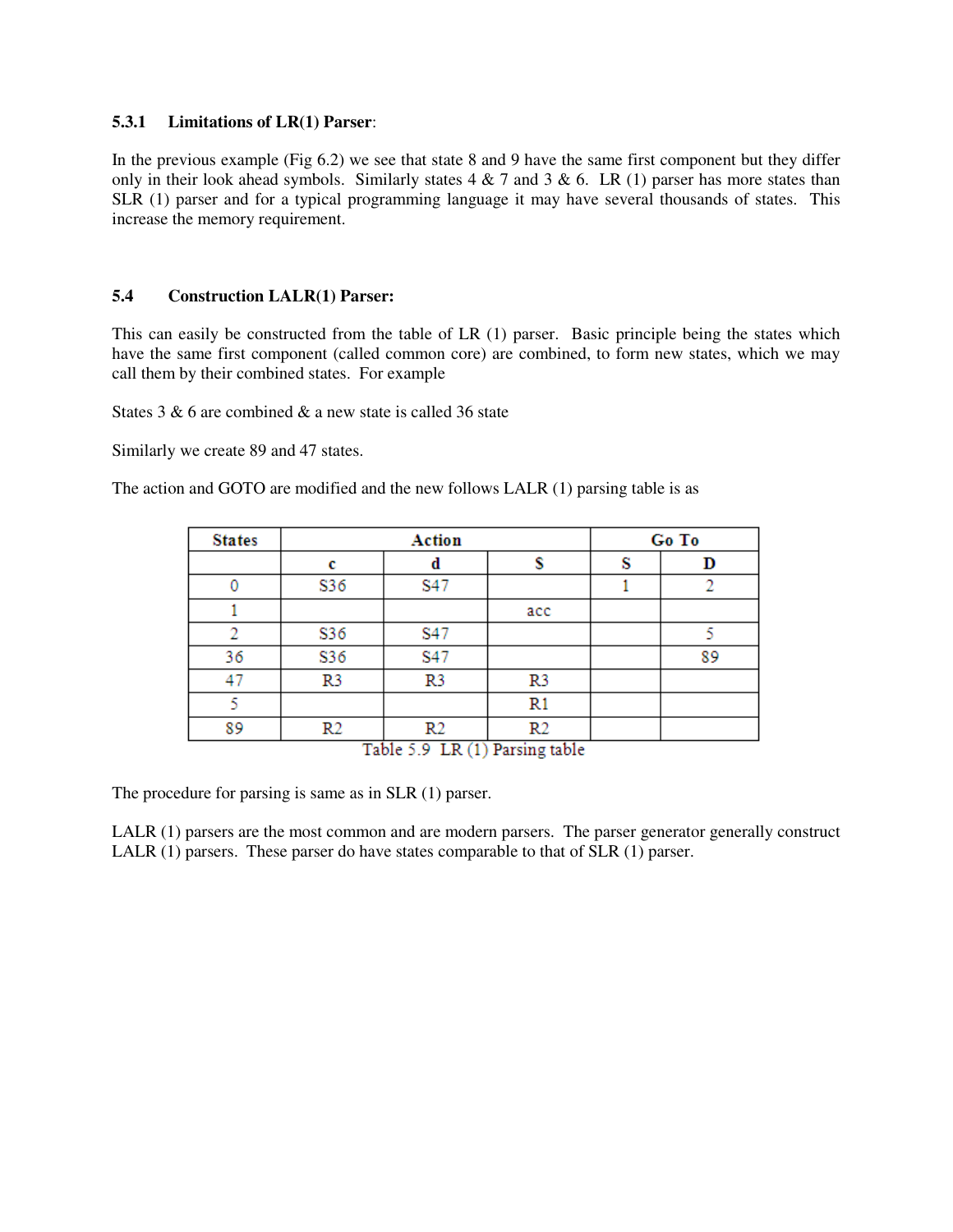# **5.5 Parser Generator : YACC:**

#### **/\*Yacc program for checking the validity of an arithmetic expression\*/**

```
%#include<stdio.h> 
int flag; 
\%%left '-' '+' 
%left '*' '/' 
%left '%' 
%token DT, OP /^* DT \rightarrow digits; OP \rightarrow operands; these
                                               are defined in the lex program below*/ 
\%%
E:S {flag = 1; print(''\n valid expression \n'\n'');}S:S '+' S \frac{1}{15} \cdots \frac{\si}$ \frac{\si}$ \frac{\si}$ \frac{\si}$ \frac{\si}$ \frac{\si}$ \frac{\si}$ \frac{\si}$ \frac{\si}$ \frac{\si}$ \frac{\si}$ \frac{\si}$ \frac{\si}$ \frac{\si}$ \frac{\si}$ \frac{\si}$ \
                                        S could be defined as S+S; or S-S;
|S^*S| S<sup>*</sup>S; or S/S or (S) or digit or
 |S '/' S operand for checking the validity of 
\lfloor (\text{'} S')' \rfloor the expression */
 |DT 
 |OP 
 ; 
\%%
int main() 
 { 
          char ch; 
         flag = 0; \frac{1}{2} flag */
          printf("\n enter expression : "); 
          yyparse(); 
          return 0; 
  } 
int yyerror() 
 { 
         if(flag==0) printf("\n invalid expression\n"); 
          return 0; 
  }
```
# **/\*Supporting Lex program for checking the validity of an arithmetic expression\*/**

 $%$ #include "y.tab.h"  $\%$  $\%$ %  $[0-9]+$  {return DT;}  $[a-zA-Z]+$  {return OP;}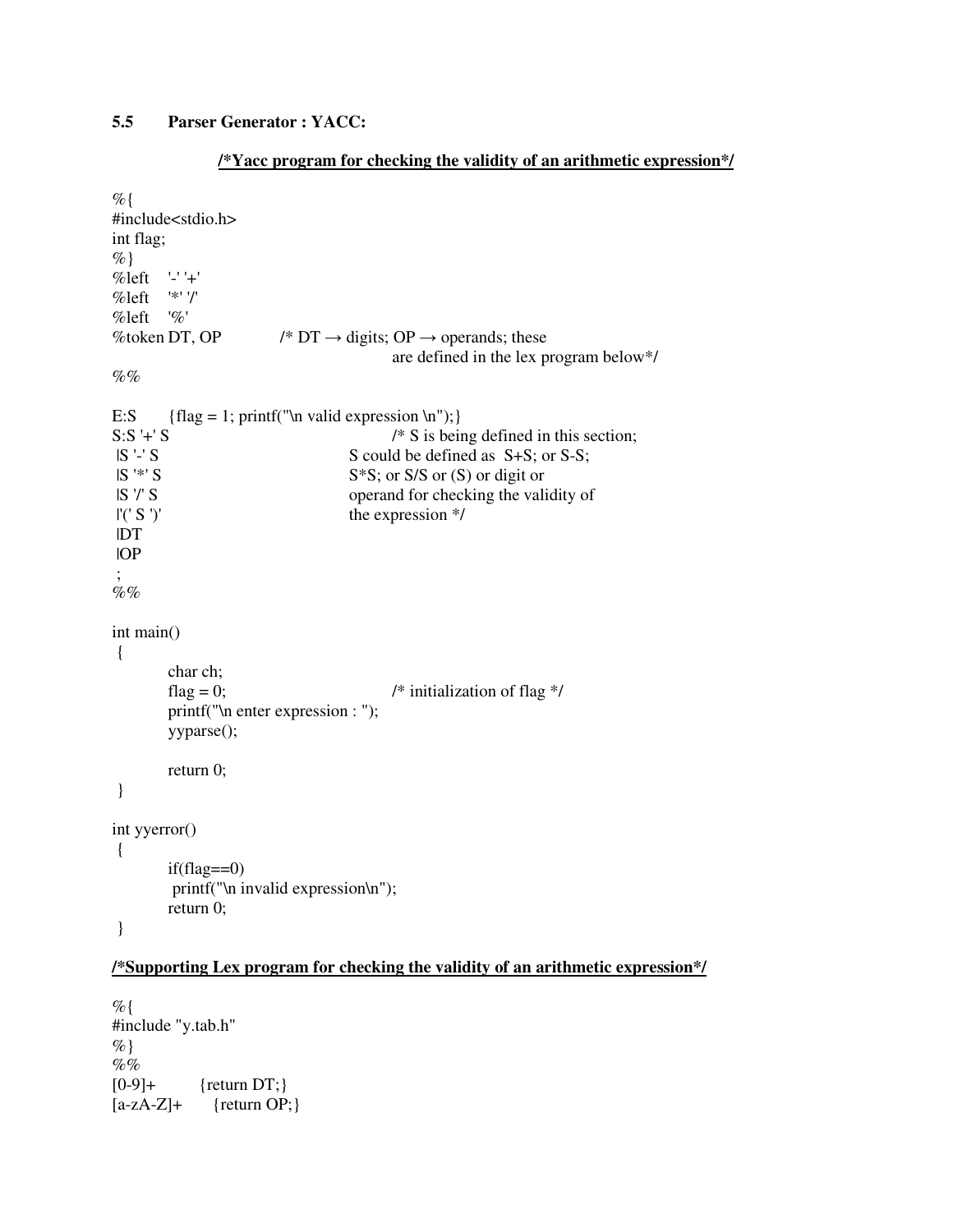$[\lambda t]$  ;  $\ln$  {return 0;}  ${return y \text{ytext}[0];}$  $%$ %

## **Output:**

- 1. enter expression : (A+B) valid expression
- 2. enter expression : a\*b-c valid expression
- 3. enter expression : a/c+b-e valid expression
- 4. enter expression : 5+(8-4) valid expression
- 5. enter expression : 5(8-4) invalid expression
- 6. enter expression : (a\*b-c invalid expression

### **5.6 Error Recovery in Bottom-up parser:**

As discussed earlier error recovery is to give suitable error message and also give a correction so that parsing is successful.

Consider the grammar following grammar

# $S \rightarrow a S b \mid c$

And the corresponding parsing table at 5.14. In this table blanks indicate error. Here we are to give connection to suitable error routine which gives a suitable error messages and does the appropriate correction. The table is modified as follows

| <b>States</b>     |                | Go To          |    |     |  |  |  |  |
|-------------------|----------------|----------------|----|-----|--|--|--|--|
|                   | а              |                |    |     |  |  |  |  |
|                   | S2             | e              | S3 |     |  |  |  |  |
|                   |                |                |    | Acc |  |  |  |  |
|                   | S <sub>2</sub> | e <sub>2</sub> | S3 |     |  |  |  |  |
|                   |                | r2             |    | r2  |  |  |  |  |
|                   |                | S5             |    |     |  |  |  |  |
|                   |                |                |    |     |  |  |  |  |
| - - -<br>.<br>___ |                |                |    |     |  |  |  |  |

Table 5.10 LALR Parsing Table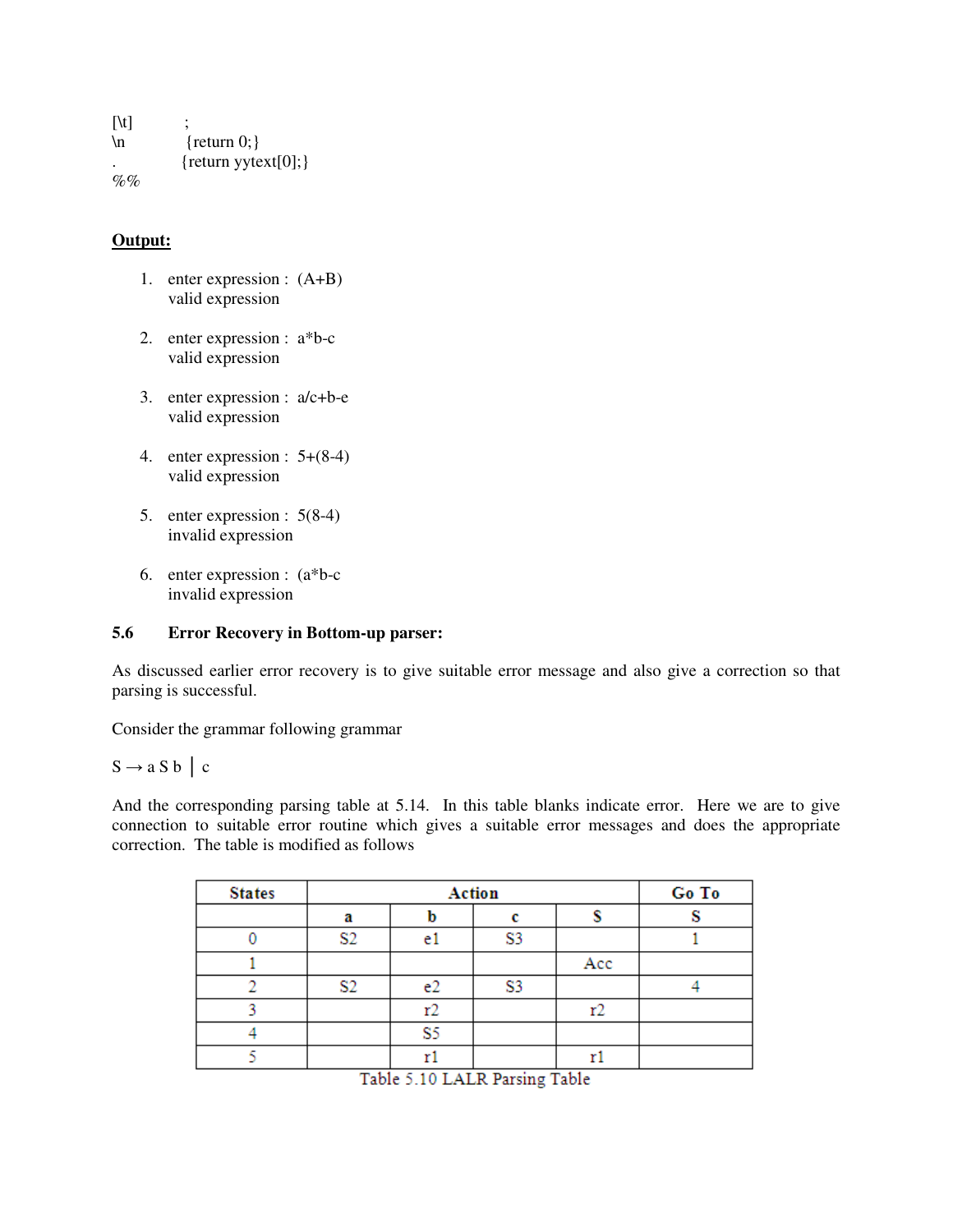e1: Error routing :  $Error - Message - rising$  a push a & cover is with state 2

e2: Error routine : Error Message – unbalanced b & remove input symbol.

Now let us see how parser will be able recover while parsing a syntactically wrong sentence and also give suitable messages.

| <b>Step</b> | <b>Stack</b>         | Input  | Action                                     |
|-------------|----------------------|--------|--------------------------------------------|
|             | \$0                  | bcb\$  | E1: Error! rising 'a'<br>push a & cover it |
|             |                      |        | with state 2                               |
| 2           | \$0a2                | bcb\$  | E2: unbalanced b                           |
|             |                      |        | remove input b                             |
|             |                      |        | shift S3                                   |
| 3           | \$0a2                | c b \$ | Shift S3                                   |
| 4           | \$0a2e3              | b \$   | Reduce $S \rightarrow c$                   |
| 5           | \$0a2S4              | b \$   | Shift S 5                                  |
| 6           | \$0 <del>a2S4b</del> | \$     | Reduce $S \rightarrow a S b$               |
|             | 5                    |        |                                            |
|             | \$0S1                | S      | Accept                                     |

Above recovery shows that with error routines e1 and e2 not only relevant error messages were given and parser was able recover from the error to accept the syntactically wrong input 'b c b'

In general error routine design requires careful consideration. The above error recovery is only to illustrate a typical case. However we have left other error places (blanks) without any action. By careful consideration all the error places we can suggest suitable recovery action.

### **Assignment**

1. Construct LR (0) items for grammar

 $E\rightarrow (L)/a$ 

 $L \rightarrow L$ ,  $E/E$ 

- 2. Construct LR (0) items for grammar
	- $S \rightarrow A a \mid b A c \mid B c \mid b B a$
	- A  $\rightarrow d$
	- $B \rightarrow d$
- 4. Consider the grammar Q no 1, construct the SLR parsing table for the same
- 5. Show that the grammar